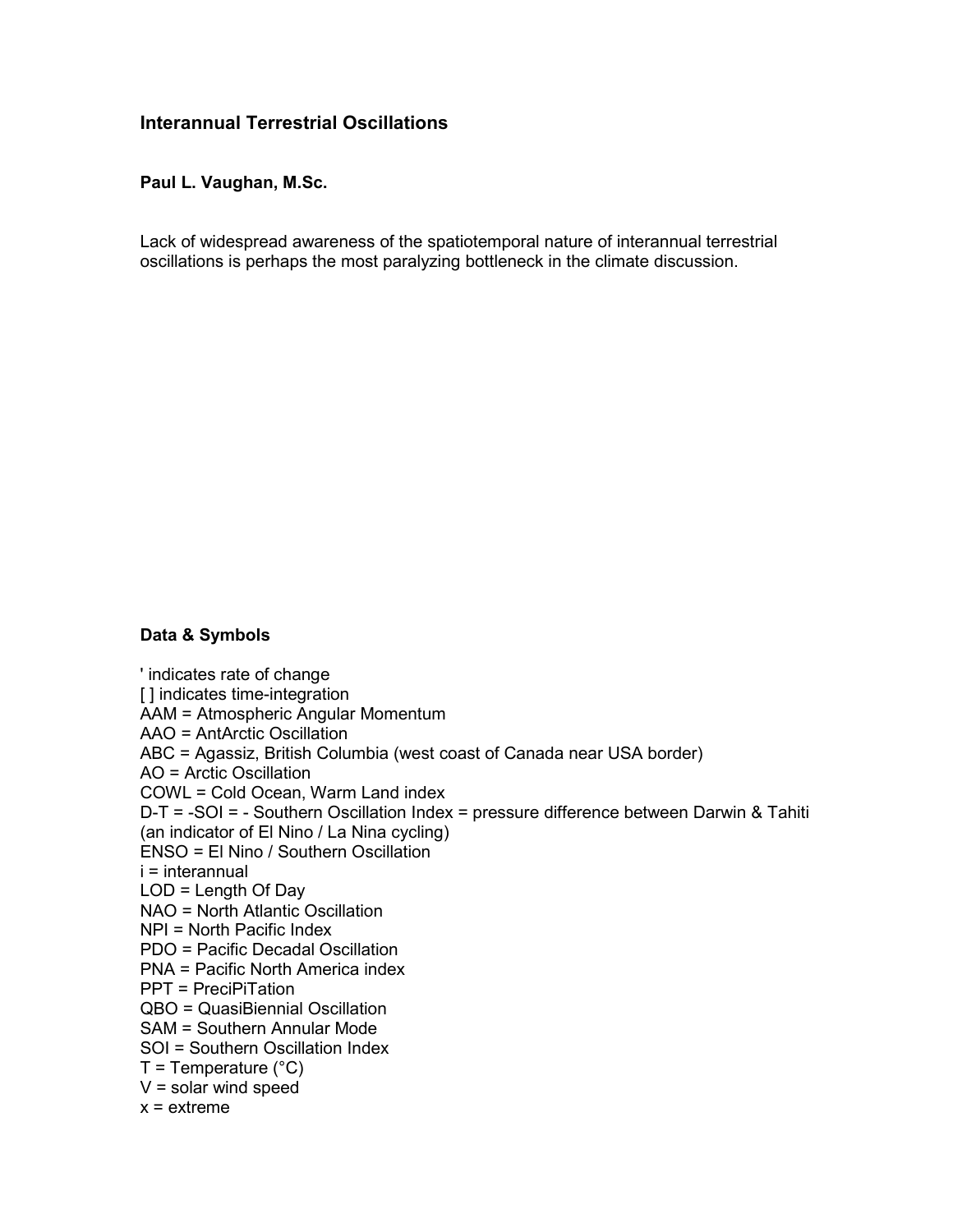#### **North Pacific Pivot**

Elegant factor analyses by Trenberth, Stepaniak, & Smith (2005) concisely chart the limits of linear climate exploration, providing strong clues that the North Pacific is a *globally pivotal* intersection.



Most are well-acquainted with Tsonis, Swanson, & Kravtsov (2007). Recently Wyatt, Kravtsov, & Tsonis (2011b) shared the following on [Dr. Pielke Senior's blog](http://pielkeclimatesci.wordpress.com/2011/04/21/guest-post-atlantic-multidecadal-oscillation-and-northern-hemisphere%25E2%2580%2599s-climate-variability-by-marcia-glaze-wyatt-sergey-kravtsov-and-anastasios-a-tsonis/):

 *"PNA participates in all synchronizations."*



Orientation for ENSO- & PDO-centric readers: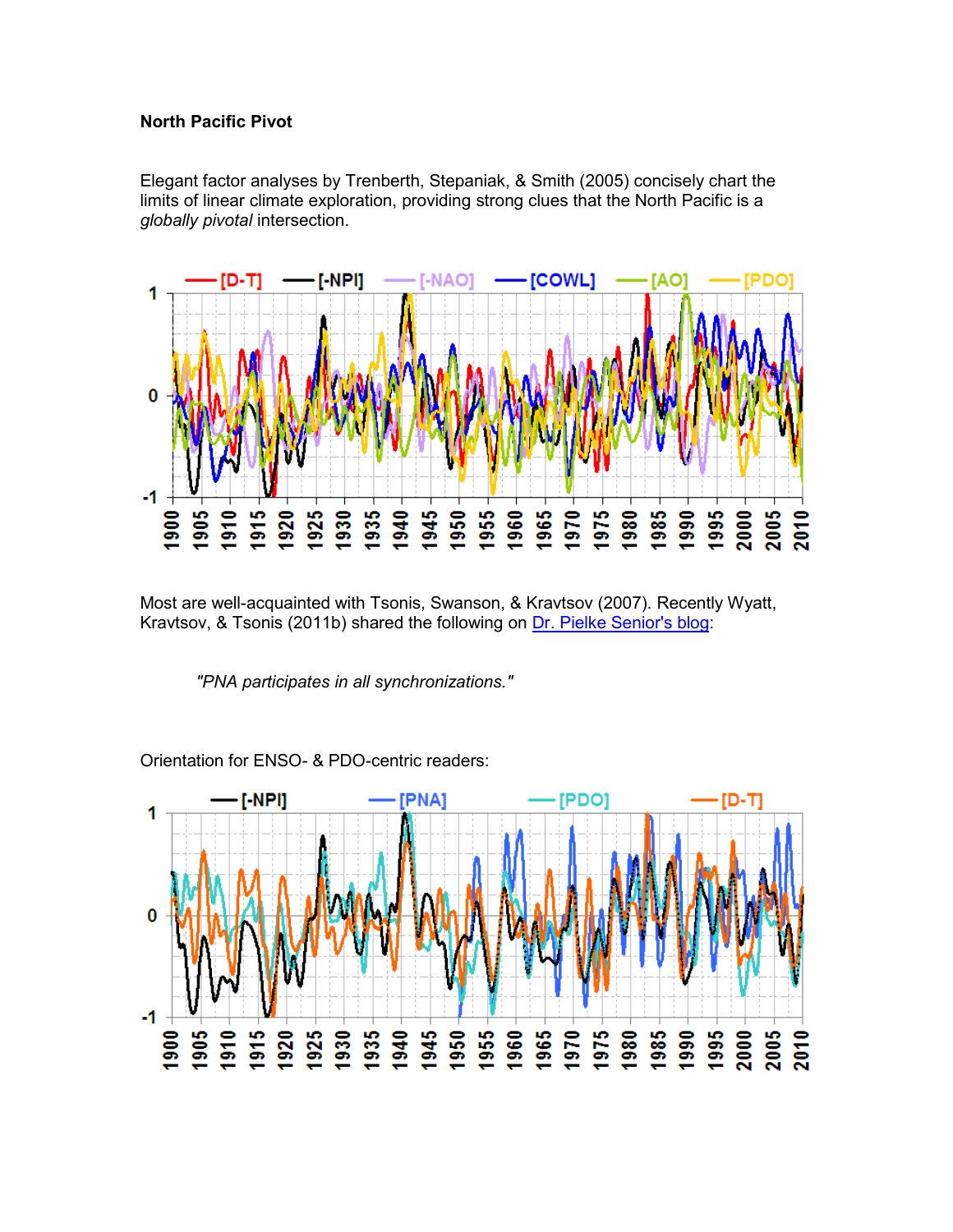### **Complex Correlation**

Simple linear correlation can do a *part-way* decent job of summarizing the preceding intrabasin relations, but properties of interbasin & interhemispheric multiscale spatiotemporal relations clarify the need for *complex* summaries. For example:



Limitations of linear methods are emphasized by Maraun & Kurths (2005). A mainstream audience might not appreciate their beautifully concise section **3** primer, but there's a simple way to look at interannual spatiotemporal phasing.



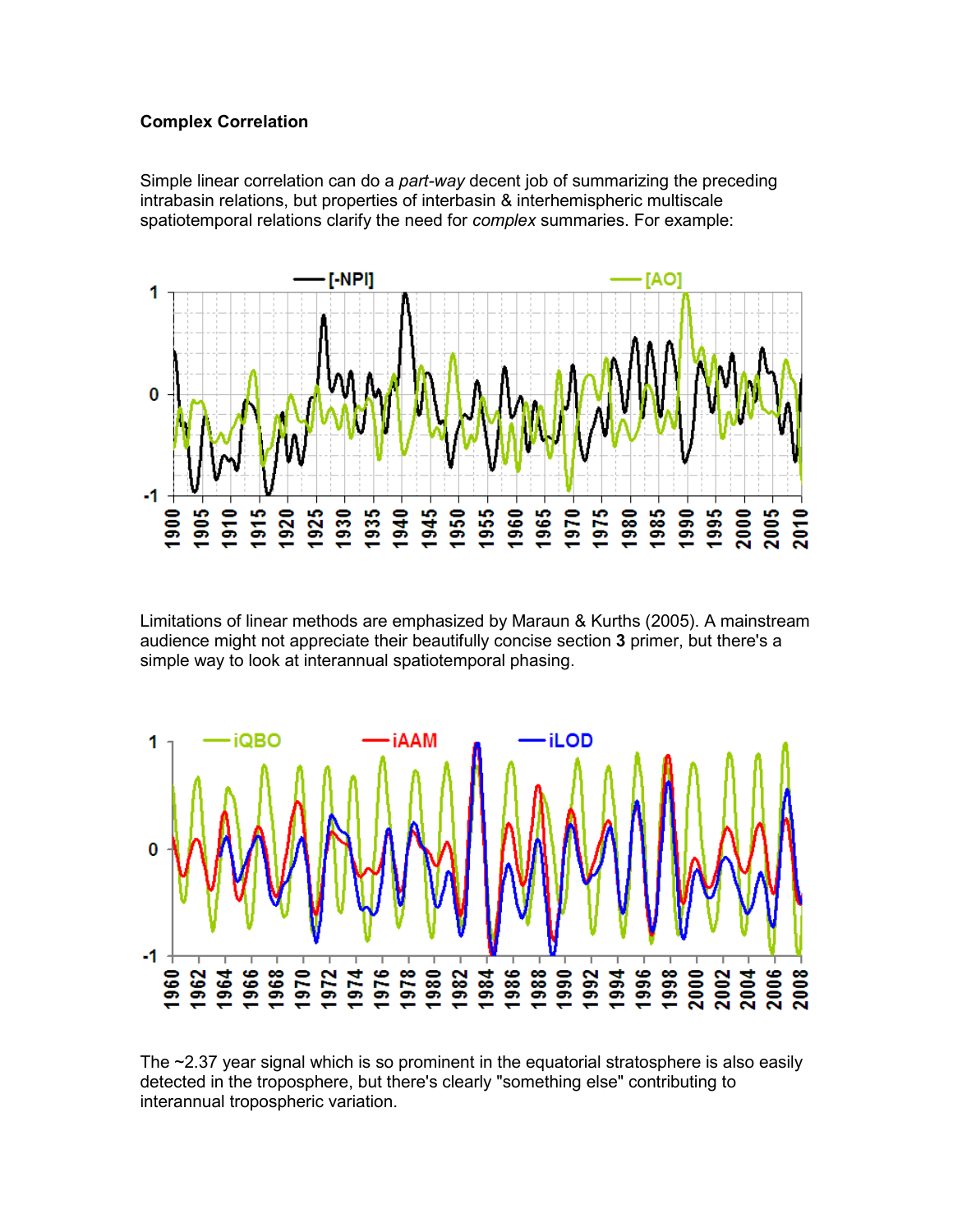

Note that when iNPI' doesn't "go with" iAAM & iLOD, it "goes against" them, much like a switch that is either "off" or "on". Specialists like Maraun & Kurths might speak of coherence and illustrate the nonrandom distribution of phase differences.

Multiscale complex correlation (for example using adjacent derivative based complex empirical wavelet embeddings) can measure complex nonstationary relations where simple linear correlation fails catastrophically. Naive investigators unknowingly encounter Simpson's Paradox by falsely assuming independence and blindly running linear factor analyses (such as PCA, EOF, & SSA) without performing the right diagnostics.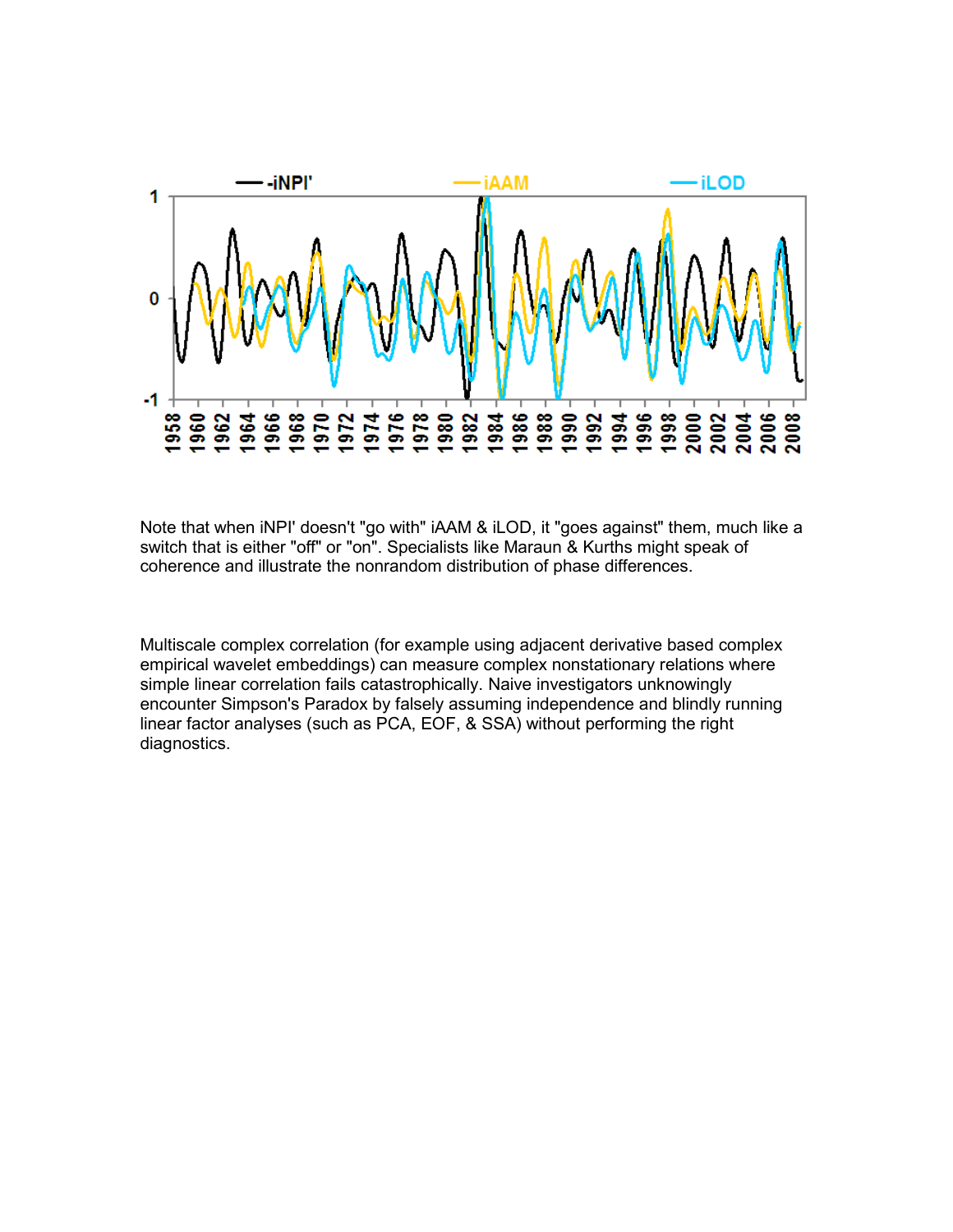#### **Northern Hemisphere Inter-Basin Interannual Coherence**



Nonrandom phase relations explored by Schwing, Jiang, & Mendelssohn (2003):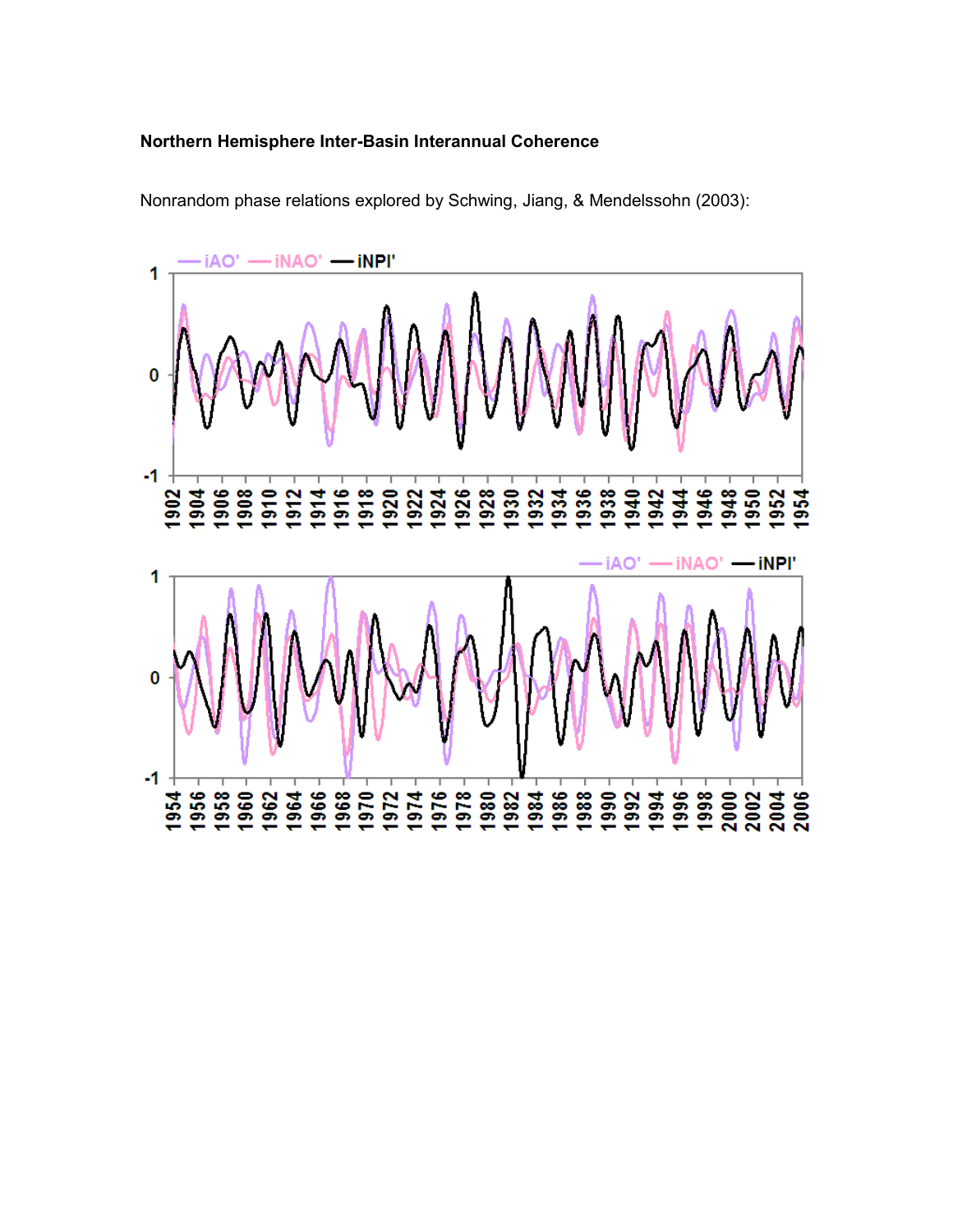#### **Interannual Solar-Terrestrial Phase-Relations**

Terrestrial phase relations with interannual [*not to be confused with decadal*] rates of change of solar variables, including solar wind speed (iV'), are nonrandom:

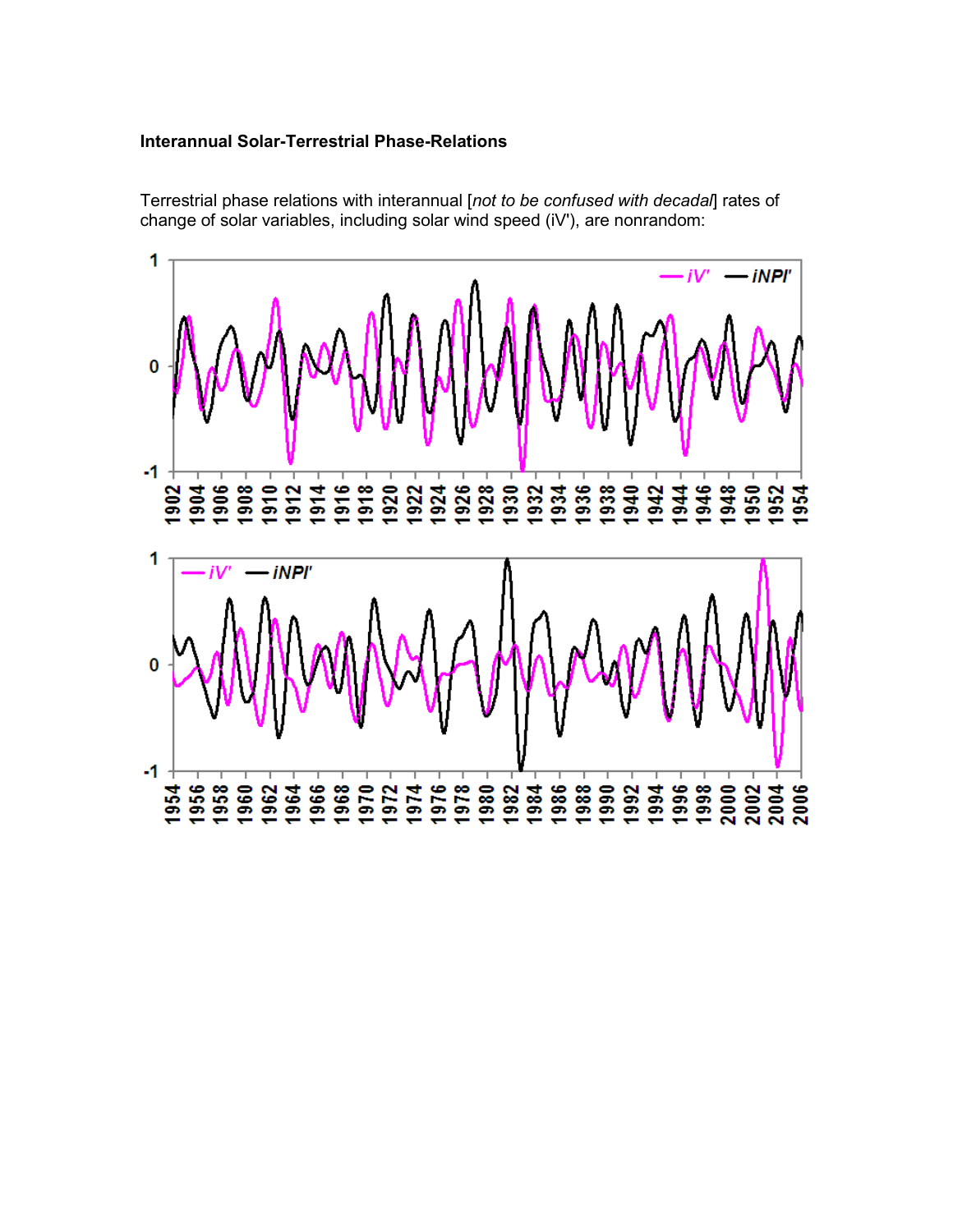#### **Inter-Hemispheric Interannual Phase-Relations**



For those wondering how AAO & SAM fit in: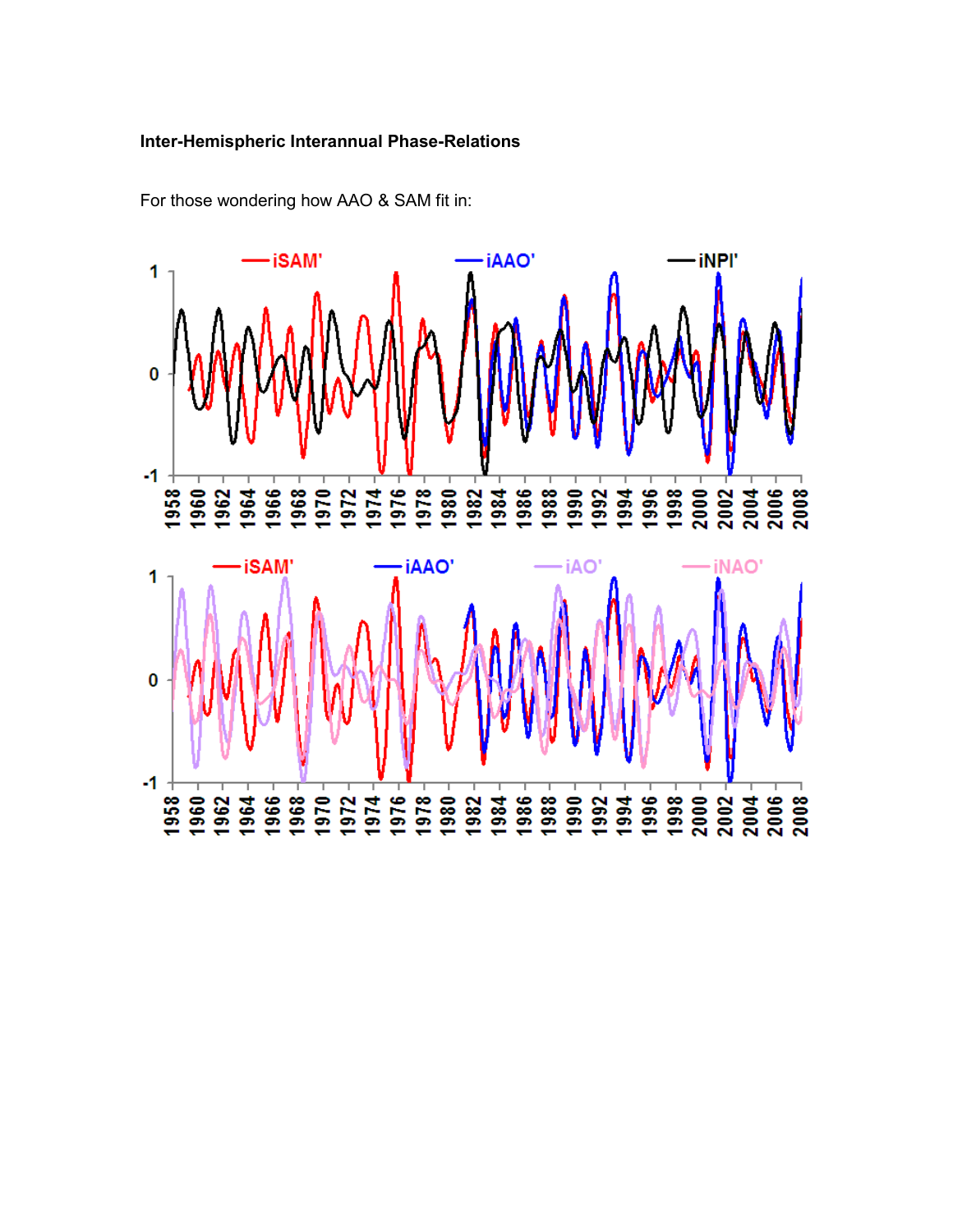#### **Global Synchronicity**

Synchronicity's the norm. Orientation, configuration, amplitude, & extent of *globally constrained & coupled* jets & gyres are *pressured* while network monitoring remains *stationary*. Regional *temporal* phase summaries are *intermittently flipped by the stationary spatial geometry* of monitoring networks in the turbulent global context.



Note particularly (in the last 2 graphs) the strong & stable interannual synchronicity of northern annular, southern annular, & global modes for the decade beginning ~1988. The commencement of the pattern coincides with concurrent abrupt changes in Arctic ice flow (e.g. Rigor & Wallace (2004) Figure 3) and European temperature (e.g. Courtillot (2010)).

Repeated from above for easy comparison:

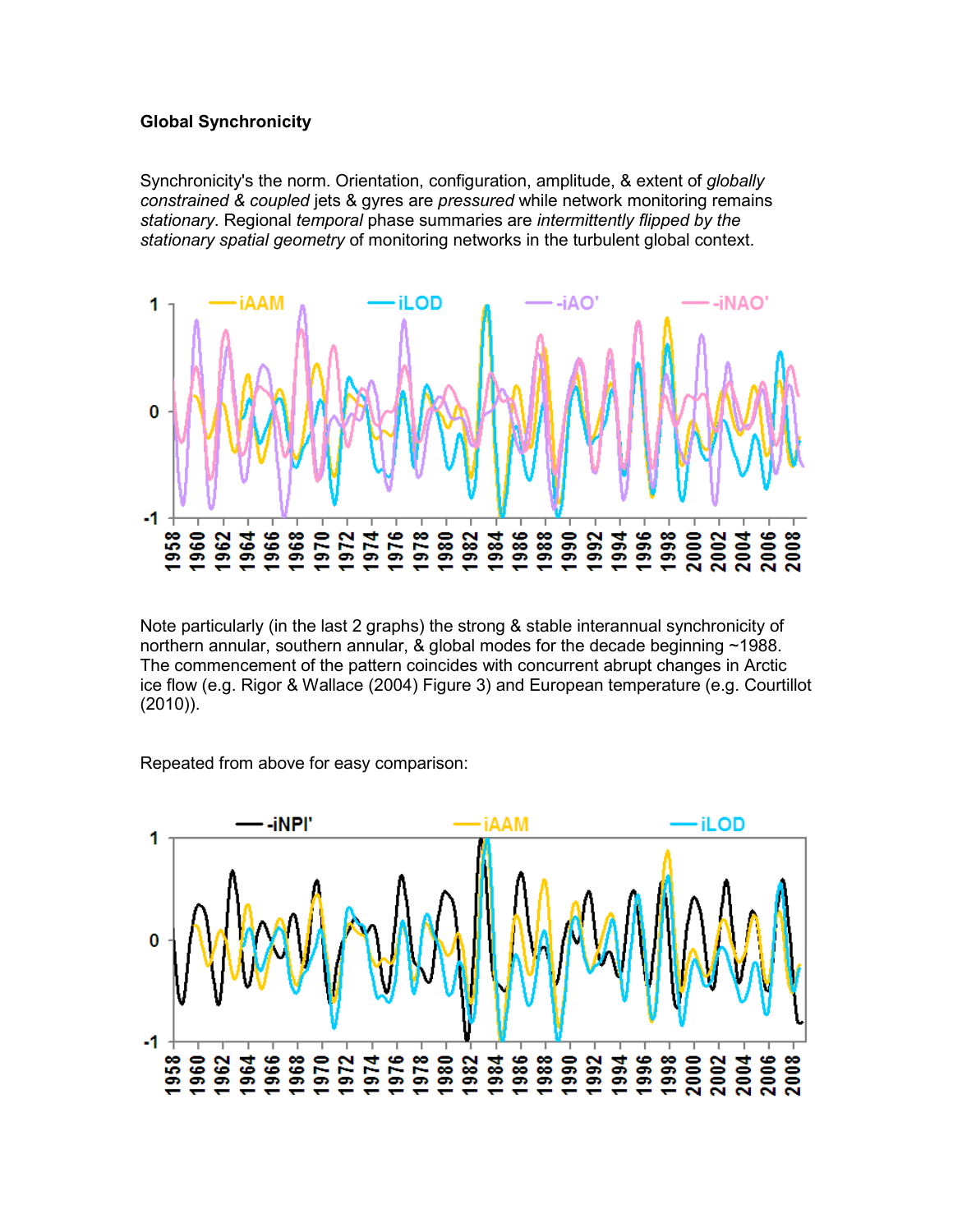#### **Local Connection**



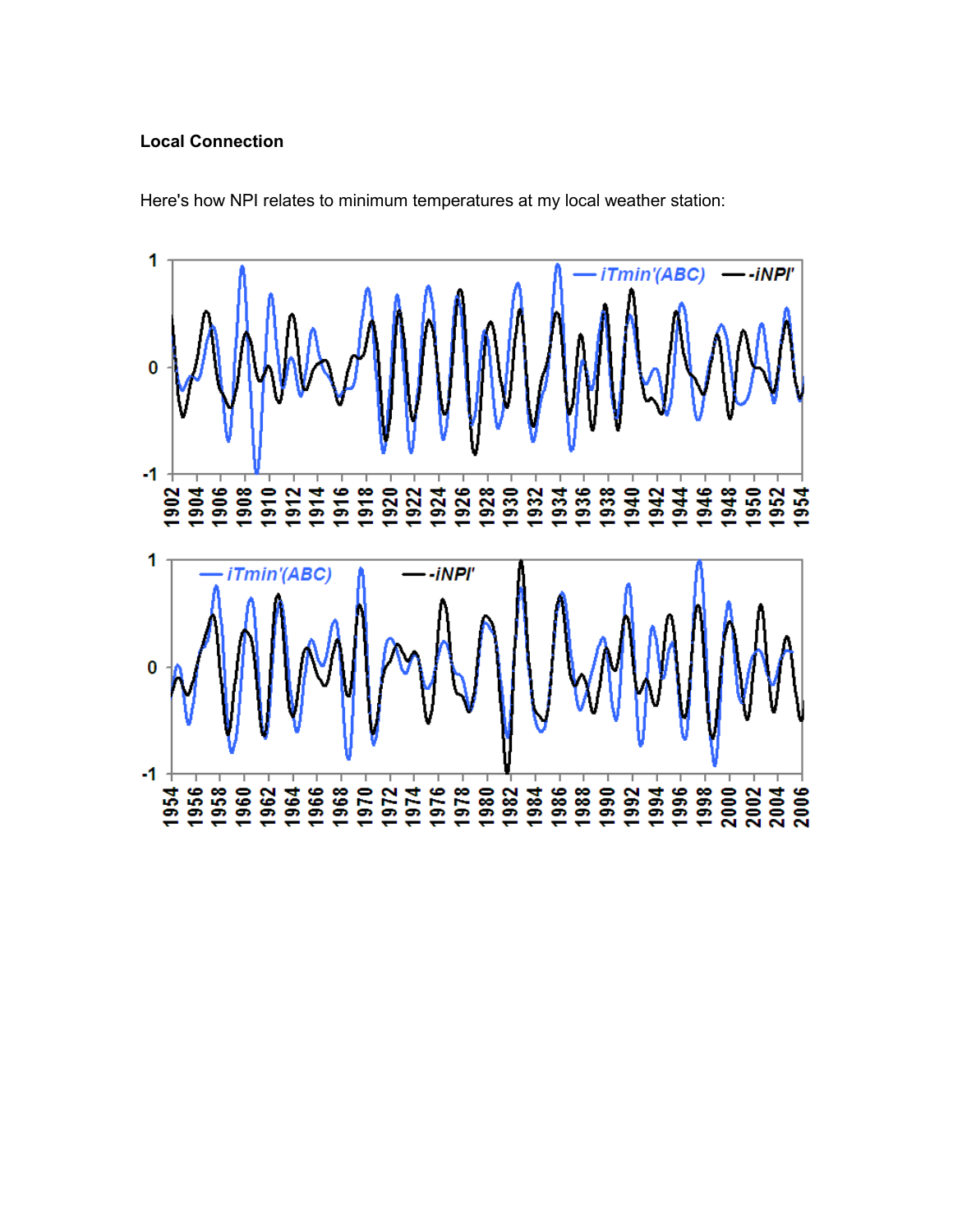# **Concluding Speculation**

Terrestrial geostrophic balance is affected by the concert of *changes in:*

**a)** interannual (*not to be confused with decadal*) solar variations.

**b)** decadal amplitude of *semi-annual* Earth rotation variations - [see Vaughan (2011) & links therein].

**c)** solar cycle length - [see links in Vaughan (2011)].

### **Nipping Potential Misunderstandings in the Bud**

*"So you're claiming the North Pacific controls global climate?"*

No.

Why do I hear the same places mentioned every rush hour on the traffic report? Bottlenecks are easy places to detect *changes in* pressure & flow (whether global &/or locally intersecting), even using the simplest methods. Methods such as those suggested by Schwing, Jiang, & Mendelssohn (2003); Maraun & Kurths (2005); and Tsonis, Swanson, & Kravtsov (2007) help expand our vision towards the rest of the network. We have a lot of work to do (both exploratory & methodological).

### **Further Reading**

Everything written by Tomas Milanovic at Dr. Judith Curry's blog Climate Etc.

Vaughan, P.L. (2011). Solar, terrestrial, & lunisolar components of rate of change of length of day.

[http://wattsupwiththat.com/2011/04/10/solar-terrestrial-lunisolar-components-of-rate-of](http://wattsupwiththat.com/2011/04/10/solar-terrestrial-lunisolar-components-of-rate-of-change-of-length-of-day/)[change-of-length-of-day/](http://wattsupwiththat.com/2011/04/10/solar-terrestrial-lunisolar-components-of-rate-of-change-of-length-of-day/)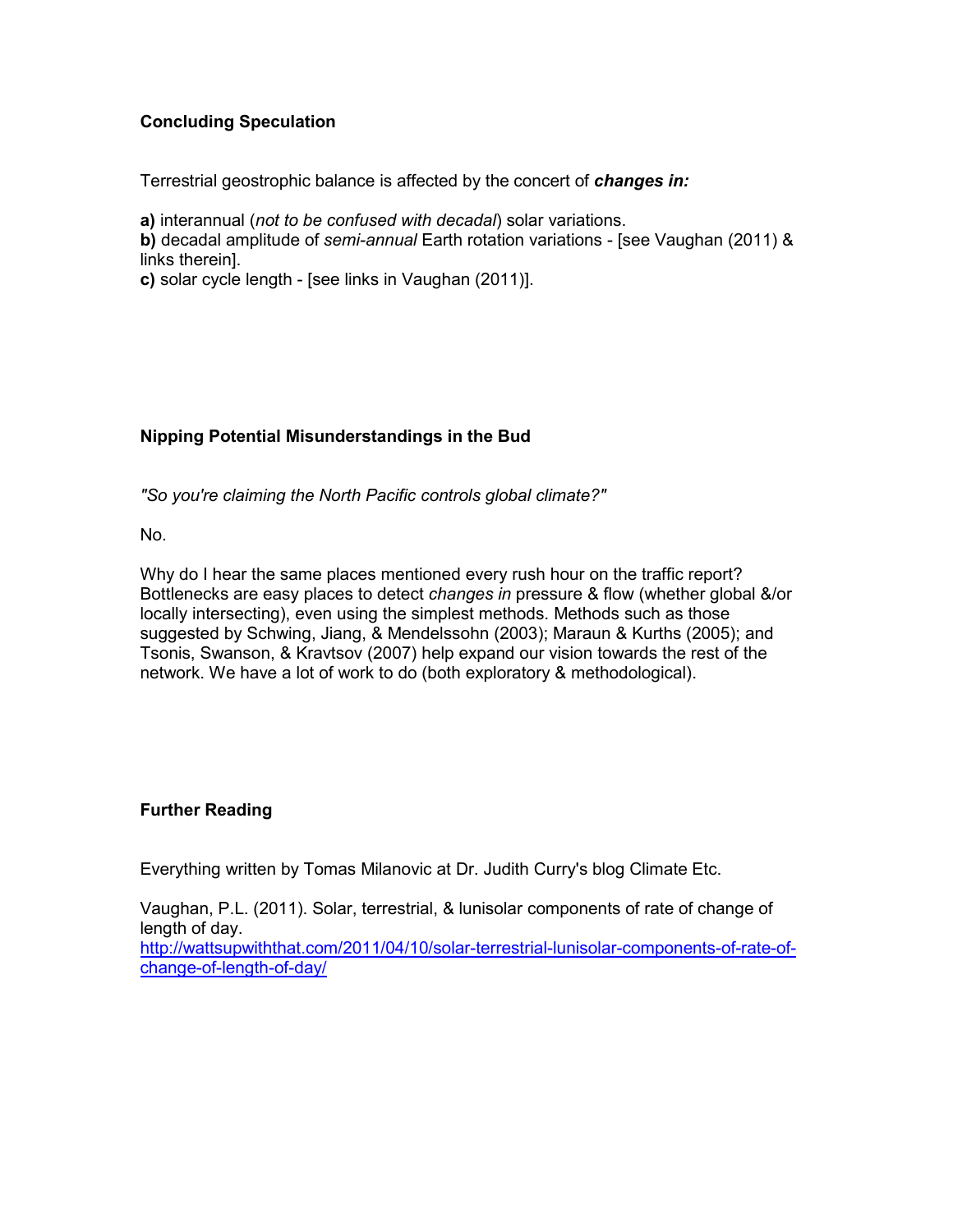#### **Referenced Above**

Courtillot, V. (Dec. 2010). *YouTube Video* (~30min)*:* Berlin Conference Presentation. [http://www.youtube.com/watch?v=IG\\_7zK8ODGA](http://www.youtube.com/watch?v=IG_7zK8ODGA)

Maraun, D.; & Kurths, J. (2005). Epochs of phase coherence between El Nino-Southern Oscillation and Indian monsoon. Geophysical Research Letters 32, L15709. doi10.1029- 2005GL023225. <http://www.cru.uea.ac.uk/~douglas/papers/maraun05a.pdf>

Rigor, I.; & Wallace, J.M. (2004). Variations in the age of Arctic sea-ice and summer sea-ice extent. Geophysical Research Letters 31. doi: 10.1029/2004GL019492. [http://iabp.apl.washington.edu/research\\_seaiceageextent.html](http://iabp.apl.washington.edu/research_seaiceageextent.html)

Schwing, F.B.; Jiang, J.; & Mendelssohn, R. (2003). Coherency of multi-scale abrupt changes between the NAO, NPI, and PDO. Geophysical Research Letters 30(7), 1406. doi:10.1029/2002GL016535.

Trenberth, K.E.; Stepaniak, D.P.; & Smith, L. (2005). Interannual variability of patterns of atmospheric mass distribution. Journal of Climate 18, 2812-2825. <http://www.cgd.ucar.edu/cas/Trenberth/trenberth.papers/massEteleconnJC.pdf>

Tsonis, A.A.; Swanson, K.; & Kravtsov, S. (2007). A new dynamical mechanism for major climate shifts. Geophysical Research Letters 34, L13705. [http://www.nosams.whoi.edu/PDFs/papers/tsonis-grl\\_newtheoryforclimateshifts.pdf](http://www.nosams.whoi.edu/PDFs/papers/tsonis-grl_newtheoryforclimateshifts.pdf)

Wyatt, M.G.; Kravtsov, S.; & Tsonis, A.A. (2011). Atlantic Multidecadal Oscillation and Northern Hemisphere's climate variability. Climate Dynamics. doi: 10.1007/s00382-011- 1071-8.

Since (to my knowledge) there's not yet a free version, see the conference poster and the guest post at Dr. R.A. Pielke Senior's blog for the general idea:

a) Wyatt, M.G.; Kravtsov, S.; & Tsonis, A.A. (2011a). *Poster:* Atlantic Multidecadal Oscillation and Northern Hemisphere's climate variability. https://pantherfile.uwm.edu/kraytsov/www/downloads/WKT\_poster.pdf

b) Wyatt, M.G.; Kravtsov, S.; & Tsonis, A.A. (2011b). *Blog:* Atlantic Multidecadal Oscillation and Northern Hemisphere's climate variability. [http://pielkeclimatesci.wordpress.com/2011/04/21/guest-post-atlantic-multidecadal](http://pielkeclimatesci.wordpress.com/2011/04/21/guest-post-atlantic-multidecadal-oscillation-and-northern-hemisphere%25E2%2580%2599s-climate-variability-by-marcia-glaze-wyatt-sergey-kravtsov-and-anastasios-a-tsonis/)[oscillation-and-northern-hemisphere%E2%80%99s-climate-variability-by-marcia-glaze](http://pielkeclimatesci.wordpress.com/2011/04/21/guest-post-atlantic-multidecadal-oscillation-and-northern-hemisphere%25E2%2580%2599s-climate-variability-by-marcia-glaze-wyatt-sergey-kravtsov-and-anastasios-a-tsonis/)[wyatt-sergey-kravtsov-and-anastasios-a-tsonis/](http://pielkeclimatesci.wordpress.com/2011/04/21/guest-post-atlantic-multidecadal-oscillation-and-northern-hemisphere%25E2%2580%2599s-climate-variability-by-marcia-glaze-wyatt-sergey-kravtsov-and-anastasios-a-tsonis/)

Important Note: While Wyatt, Kravtsov, & Tsonis (2011) are likely to stimulate a lot more discussion *once a free version of their paper becomes available*, it needs to be pointed out assertively & clearly that the cross-correlation approach, while informative, is *patently insufficient* for determining the full nature of terrestrial spatiotemporal phase relations.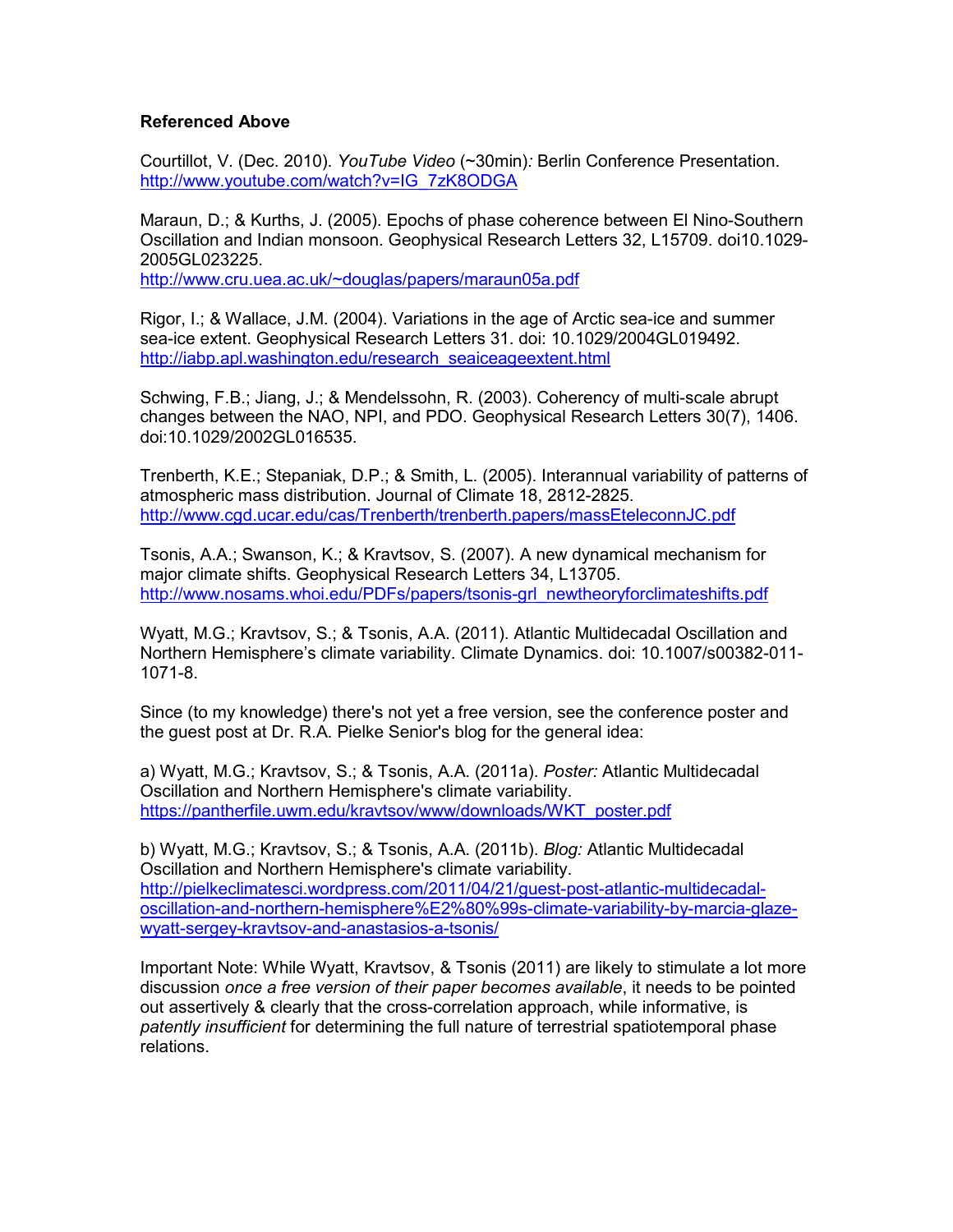## **Appendices**

In the appendices that follow, attention is concisely drawn to key items that are consistently underappreciated in climate discussions.

## **Appendix A: Spatial Influence on Phase - Important**

Nonrandom phase relations demand careful focus on the spatial dimension. Temporal evolution isn't the only thing driving apparent phase.

If features *grow, shrink, rotate, change shape, reflect, or move* relative to the *stationary* windows in which they are measured, phase is affected.



The effect on summaries is plain & simple. (Anyone previously puzzled by *"integration across spatiotemporal harmonics"* might now get the *general* idea.)